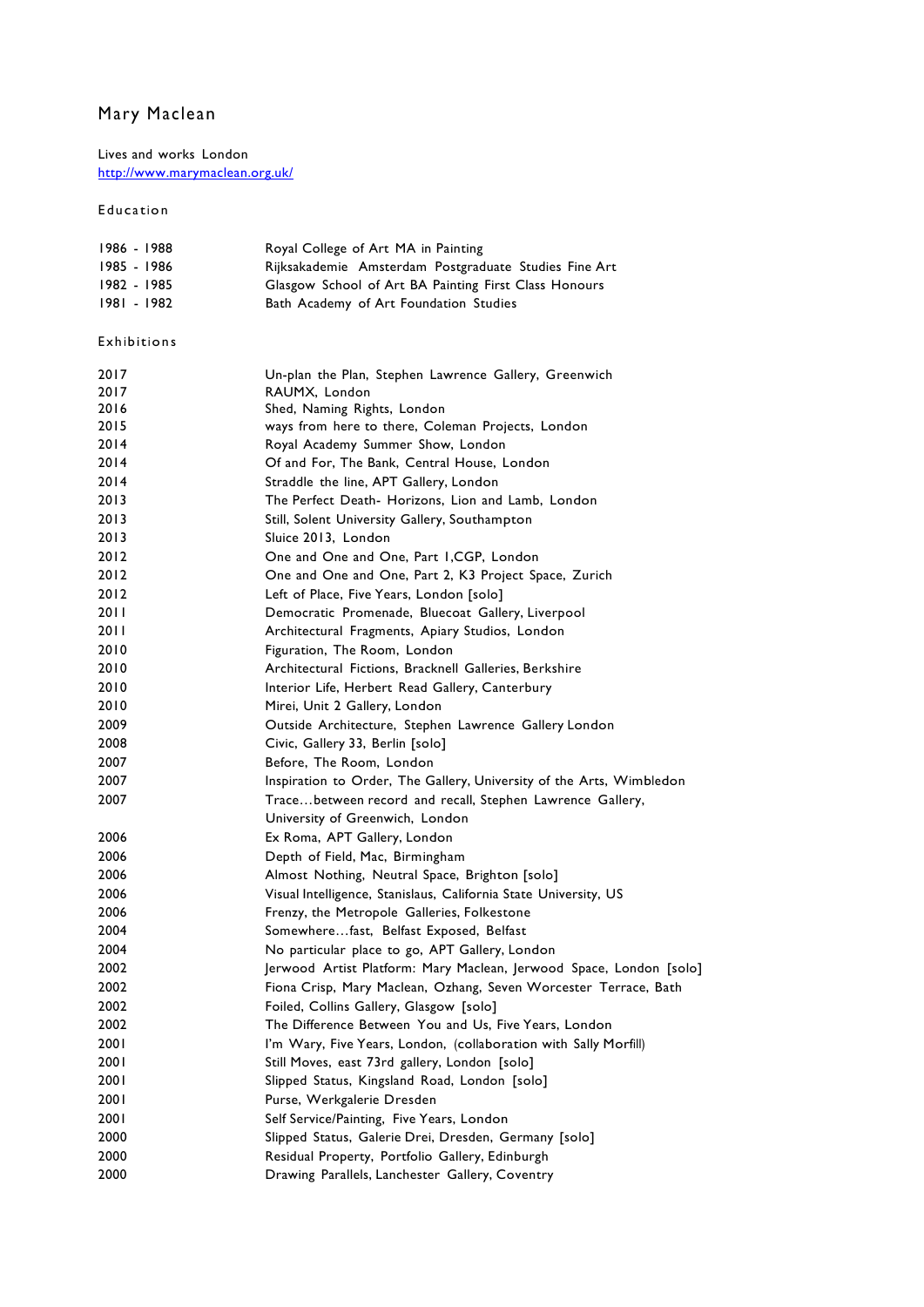| 1999 | Four Artists, British School at Rome, Rome                                |
|------|---------------------------------------------------------------------------|
| 1999 | Estate, Howden House, Livingston, Scotland                                |
| 1998 | Room for Room, Kulturathaus, Dresden, Lanchester Gallery, Coventry        |
| 1998 | Light Sensitive, York City Art Gallery, York, Artsway, New Forest         |
| 1998 | Works on Paper, Danielle Arnaud Contemporary Arts                         |
| 1997 | Finally, After Hours of Waiting, Three Month Gallery, Liverpool           |
| 1997 | Conditions Apply, Atrium Gallery, Price Waterhouse Coopers, London (solo) |
| 1997 | Beyond the Surface, Kingston University, London                           |
| 1996 | KunstKabinett, Werkstatt Kolisko-Haus, Heilingenberg-Steigen, Germany     |
| 1996 | A Question of Scale, Arnolfini, Bristol                                   |
| 1994 | Thinking Aloud, Small Mansions Art Centre, London                         |
| 1992 | Taking Stock, The Winchester Gallery [solo]                               |
| 1990 | Whitechapel Open, Whitechapel Art Gallery, London                         |
| 1990 | Mary Maclean and Helen Ireland, Purdy Hicks, London                       |
| 1990 | Three Ways, British Council Touring Exhibition, Arnolfini, Bristol        |
| 1990 | Jeune Peinture, Grand Palais, Paris                                       |
| 1989 | Whitechapel Open, Whitechapel Art Gallery, London                         |
|      |                                                                           |

## **Curating**

Founder Member of curating group Outside Architecture, http://www.outsidearchitecture.org/ (with Tim Renshaw and Bernice Donszelmann)

Member of Five Years collaborative artists' project, London 2011-15 http://www.fiveyears.org.uk/

Awa rd s

| 2010          | Cortijada los Gazquez Artist Residency, Almeria, Spain                            |
|---------------|-----------------------------------------------------------------------------------|
| 2010          | Sir John Cass Research Award / Mirei                                              |
| 2006          | AHRC Visual Intelligence Project / Considering Ifthenelse                         |
| 2004          | Arts Council England, / No particular place to go                                 |
| 2002          | AHRC /Home from Home                                                              |
| 2000          | British School at Rome, Abbey Award                                               |
| 2000          | Research Award, Coventry University / Slipped Status                              |
| 1998          | Research Award, Coventry University / Room for Room                               |
| 1997          | Research Award, Kingston University / Beyond the Surface                          |
| 1992          | Pollock-Krasner Award                                                             |
| $1991 - 1992$ | Fellowship in Painting, Winchester School of Art,                                 |
| 1988          | John Minton Award for Travel                                                      |
| 1987          | International Artist Residency Program, Cite Internationale des Arts, Paris       |
| 1986          | Uriot Prize, Rijksakademie, Amsterdam                                             |
| 1985-1986     | Dutch Government Scholarship, Rijksakademie Amsterdam                             |
| 1985          | John Kinross Foundation, Drawing Scholarship, Florence                            |
|               | Publication / Review / Symposium                                                  |
| 2015          | Ways from here to there, Exhibition Essay, Tim Gough                              |
| 2012          | Conversing on the Incomplete, Public Talk: Ciara Healy, Ian Hunt, David Ryan, CGP |
| 2010          | Interior Life, essay Bernice Donszelmann, exhibition publication                  |

| 2009 | Significant Surfaces: Material or Immaterial, University of Wales              |
|------|--------------------------------------------------------------------------------|
|      | Speakers: Professor John Goto, David Surman, Mary Maclean Dan                  |
|      | Hays, Dr Helen Sear                                                            |
| 2007 | Considering Ifthenelse Mary Maclean Journal of Visual Arts Practice            |
| 2007 | Inspiration to Order, essay Rebecca Fortnum ISBN: 0977396770                   |
| 2006 | Depth of Field, essay Marlene Little, exhibition publication ISBN 0 95344779 0 |
| 2004 | Somewherefast, essay Robert Radford, exhibition publication                    |
| 2004 | Source The Photographic Review Issue 40 Richard West                           |
| 2002 | Jerwood Artist Platform Roy Exley Exhibition publication                       |
| 2002 | Decode Magazine, Fiona Crisp, Ozhang, Mary Maclean                             |
| 2001 | Evening Standard, Still Moves, 8.11, Chris Mugan                               |
| 2000 | The Herald, 9.3. Carried over the Threshold, Ann Donald                        |